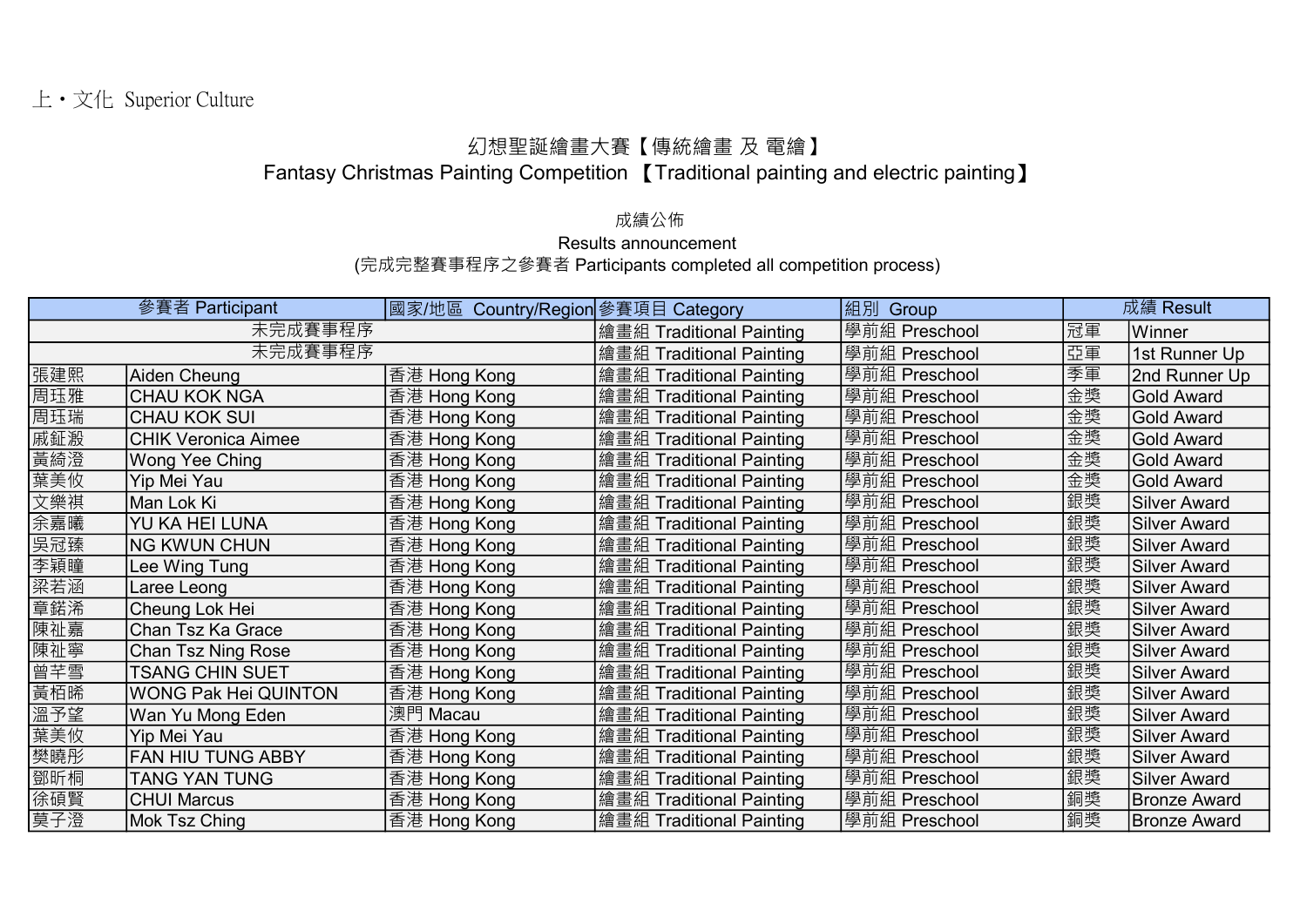| 黎悅恩 | Lai Yuet Yan                | 香港 Hong Kong  | 繪畫組 Traditional Painting | 學前組 Preschool      | 銅獎 | <b>Bronze Award</b> |
|-----|-----------------------------|---------------|--------------------------|--------------------|----|---------------------|
| 盧豫成 | <b>Brandon Lu</b>           | 香港 Hong Kong  | 繪畫組 Traditional Painting | 學前組 Preschool      | 銅獎 | <b>Bronze Award</b> |
| 羅子桓 | Law Tsz win                 | 香港 Hong Kong  | 繪畫組 Traditional Painting | 學前組 Preschool      | 銅獎 | <b>Bronze Award</b> |
| 林飛兒 | LIN, FEI - ER               | 台灣 Taiwan     | 電繪組 Electric Painting    | 初小組 Primary Junior | 銀獎 | <b>Silver Award</b> |
| 余城熹 | YU SHING HEI LUCAS          | 香港 Hong Kong  | 繪畫組 Traditional Painting | 初小組 Primary Junior | 冠軍 | Winner              |
| 陈韦心 | <b>CYTHERIA TAN WEI CIN</b> | 馬來西亞 Malaysia | 繪畫組 Traditional Painting | 初小組 Primary Junior | 亞軍 | 1st Runner Up       |
| 劉晏瑜 | Lau an yu                   | 香港 Hong Kong  | 繪畫組 Traditional Painting | 初小組 Primary Junior | 季軍 | 2nd Runner Up       |
| 陈薏羽 | Angela Tan Yi Yu            | 馬來西亞 Malaysia | 繪畫組 Traditional Painting | 初小組 Primary Junior | 金獎 | <b>Gold Award</b>   |
| 葉駿熹 | vup chun hie                | 香港 Hong Kong  | 繪畫組 Traditional Painting | 初小組 Primary Junior | 金獎 | <b>Gold Award</b>   |
| 锤荞因 | <b>CHONG QIAO YING</b>      | 馬來西亞 Malaysia | 繪畫組 Traditional Painting | 初小組 Primary Junior | 金獎 | <b>Gold Award</b>   |
| 鄧梓稀 | Deng Tsz Hei                | 香港 Hong Kong  | 繪畫組 Traditional Painting | 初小組 Primary Junior | 金獎 | <b>Gold Award</b>   |
| 黎文筠 | Lai Man Kwan Kadence        | 香港 Hong Kong  | 繪畫組 Traditional Painting | 初小組 Primary Junior | 金獎 | <b>Gold Award</b>   |
| 方凱怡 | <b>FONG HOI YI MICHELLE</b> | 香港 Hong Kong  | 繪畫組 Traditional Painting | 初小組 Primary Junior | 銀獎 | <b>Silver Award</b> |
| 王韋洛 | Wong Wai Lok Jayden         | 香港 Hong Kong  | 繪畫組 Traditional Painting | 初小組 Primary Junior | 銀獎 | <b>Silver Award</b> |
| 李咏恩 | LI WING YAN                 | 香港 Hong Kong  | 繪畫組 Traditional Painting | 初小組 Primary Junior | 銀獎 | <b>Silver Award</b> |
| 杜明蔚 | TO MING WAI                 | 香港 Hong Kong  | 繪畫組 Traditional Painting | 初小組 Primary Junior | 銀獎 | <b>Silver Award</b> |
| 周靖瑜 | CHAU CHING YU               | 香港 Hong Kong  | 繪畫組 Traditional Painting | 初小組 Primary Junior | 銀獎 | <b>Silver Award</b> |
| 林宜瑱 | Lim Yi Zhen                 | 馬來西亞 Malaysia | 繪畫組 Traditional Painting | 初小組 Primary Junior | 銀獎 | <b>Silver Award</b> |
| 胡樂瑤 | Wu Lok Yiu                  | 香港 Hong Kong  | 繪畫組 Traditional Painting | 初小組 Primary Junior | 銀獎 | <b>Silver Award</b> |
| 袁靖洋 | YUEN CHING YEUNG            | 香港 Hong Kong  | 繪畫組 Traditional Painting | 初小組 Primary Junior | 銀獎 | <b>Silver Award</b> |
| 張一曦 | Cheung Yat Hei              | 香港 Hong Kong  | 繪畫組 Traditional Painting | 初小組 Primary Junior | 銀獎 | <b>Silver Award</b> |
| 梁穎琳 | Leung Wing Lam              | 香港 Hong Kong  | 繪畫組 Traditional Painting | 初小組 Primary Junior | 銀獎 | <b>Silver Award</b> |
| 郭柏朗 | Kwok pak long               | 香港 Hong Kong  | 繪畫組 Traditional Painting | 初小組 Primary Junior | 銀獎 | <b>Silver Award</b> |
| 郭誠佑 | GUO, CHENG-YOU              | 台灣 Taiwan     | 繪畫組 Traditional Painting | 初小組 Primary Junior | 銀獎 | <b>Silver Award</b> |
| 陳甯玲 | Chan Ning Ling              | 香港 Hong Kong  | 繪畫組 Traditional Painting | 初小組 Primary Junior | 銀獎 | <b>Silver Award</b> |
| 溫梓淳 | Wan Tsz Shun Enzo           | 澳門 Macau      | 繪畫組 Traditional Painting | 初小組 Primary Junior | 銀獎 | <b>Silver Award</b> |
| 葉依婷 | Ip Michelle                 | 香港 Hong Kong  | 繪畫組 Traditional Painting | 初小組 Primary Junior | 銀獎 | <b>Silver Award</b> |
| 葉駿諺 | yip chun yin                | 香港 Hong Kong  | 繪畫組 Traditional Painting | 初小組 Primary Junior | 銀獎 | <b>Silver Award</b> |
| 劉昇  | Lau sing                    | 香港 Hong Kong  | 繪畫組 Traditional Painting | 初小組 Primary Junior | 銀獎 | <b>Silver Award</b> |
| 劉晏齊 | Lau an chai                 | 香港 Hong Kong  | 繪畫組 Traditional Painting | 初小組 Primary Junior | 銀獎 | <b>Silver Award</b> |
| 劉靜  | Lau zing                    | 香港 Hong Kong  | 繪畫組 Traditional Painting | 初小組 Primary Junior | 銀獎 | <b>Silver Award</b> |
| 盧子妤 | LO Tsz Yu                   | 香港 Hong Kong  | 繪畫組 Traditional Painting | 初小組 Primary Junior | 銀獎 | <b>Silver Award</b> |
| 藍尉  | <b>LAM WAI</b>              | 香港 Hong Kong  | 繪畫組 Traditional Painting | 初小組 Primary Junior | 銀獎 | <b>Silver Award</b> |
| 李明熹 | LI, MING-SHI                | 台灣 Taiwan     | 繪畫組 Traditional Painting | 初小組 Primary Junior | 銅獎 | <b>Bronze Award</b> |
| 林佑霖 | LIN, YOU-LIN                | 台灣 Taiwan     | 繪畫組 Traditional Painting | 初小組 Primary Junior | 銅獎 | <b>Bronze Award</b> |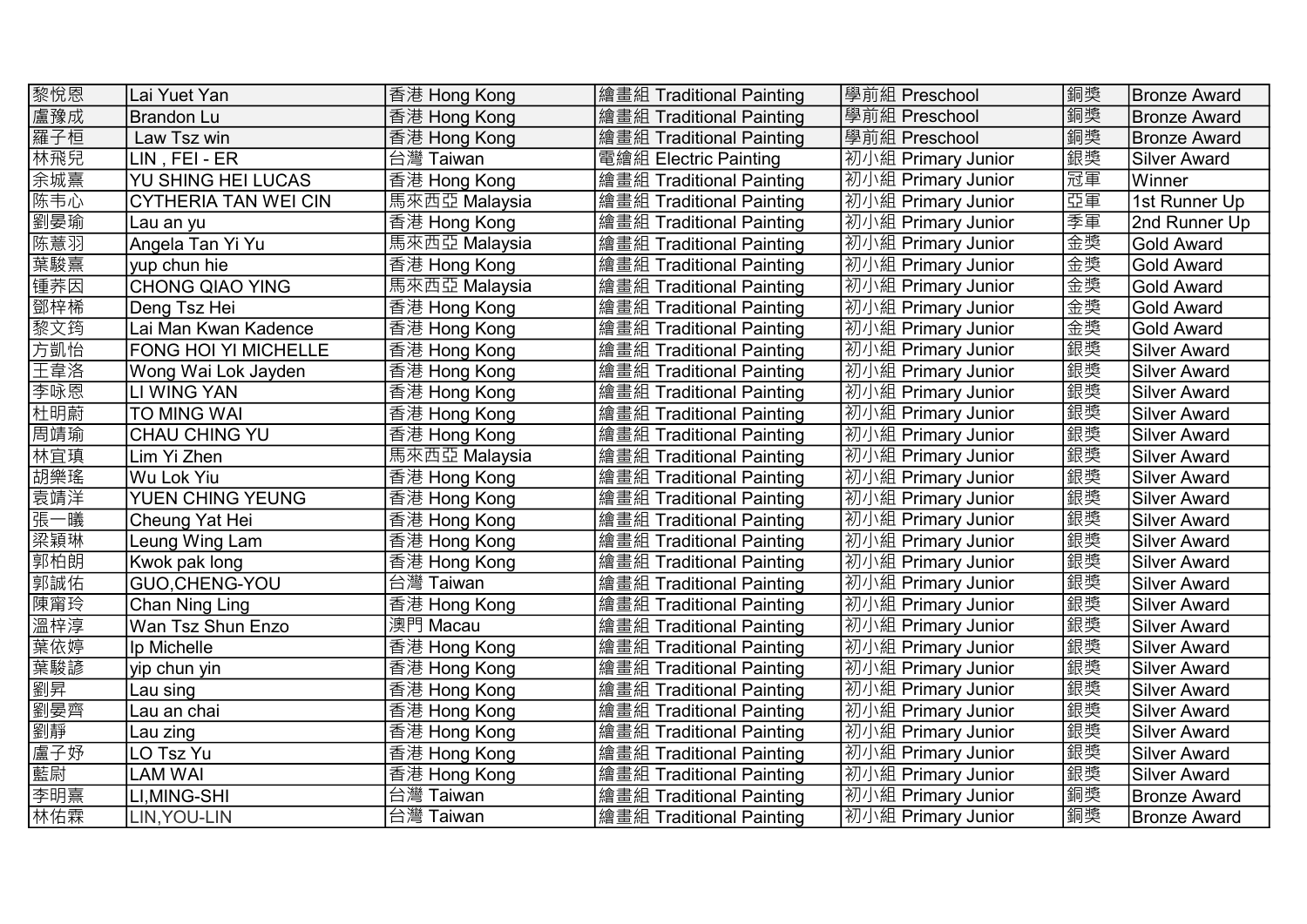| 林勝騰 | <b>LIN SHENG TENG</b>       | 台灣 Taiwan     | 繪畫組 Traditional Painting | 初小組 Primary Junior | 銅獎  | <b>Bronze Award</b> |
|-----|-----------------------------|---------------|--------------------------|--------------------|-----|---------------------|
| 章晞琳 | Cheung Hei Lam              | 香港 Hong Kong  | 繪畫組 Traditional Painting | 初小組 Primary Junior | 銅獎  | <b>Bronze Award</b> |
| 許紅襄 | SHIU,HUNG-SHIANG            | 台灣 Taiwan     | 繪畫組 Traditional Painting | 初小組 Primary Junior | 銅獎  | <b>Bronze Award</b> |
| 黃鈴淇 | HUANG,LING-CHI              | 台灣 Taiwan     | 繪畫組 Traditional Painting | 初小組 Primary Junior | 銅獎  | <b>Bronze Award</b> |
| 戴湘璇 | DAI, SHIANG-SHIUAN          | 台灣 Taiwan     | 繪畫組 Traditional Painting | 初小組 Primary Junior | 銅獎  | <b>Bronze Award</b> |
| 羅凱璇 | Law Hoi Shuen               | 香港 Hong Kong  | 繪畫組 Traditional Painting | 初小組 Primary Junior | 銅獎  | <b>Bronze Award</b> |
| 嚴晞桐 | Yim Hei Tung                | 香港 Hong Kong  | 繪畫組 Traditional Painting | 初小組 Primary Junior | 銅獎  | Bronze Award        |
| 李淑孜 | Li Shuk Chi                 | 香港 Hong Kong  | 繪畫組 Traditional Painting | 初小組 Primary Junior | 優異獎 | Merit Award         |
| 林姿柏 | Lam Chi Pak                 | 香港 Hong Kong  | 繪畫組 Traditional Painting | 初小組 Primary Junior | 優異獎 | Merit Award         |
| 林雅雲 | Lam Nga Wan                 | 香港 Hong Kong  | 繪畫組 Traditional Painting | 初小組 Primary Junior | 優異獎 | Merit Award         |
| 張瑋倫 | Cheung Wai Lun              | 香港 Hong Kong  | 繪畫組 Traditional Painting | 初小組 Primary Junior | 優異獎 | Merit Award         |
| 郭丞琦 | Kwok Sing Ki                | 香港 Hong Kong  | 繪畫組 Traditional Painting | 初小組 Primary Junior | 優異獎 | Merit Award         |
| 陳秋江 |                             | 台灣 Taiwan     | 繪畫組 Traditional Painting | 初小組 Primary Junior | 優異獎 | Merit Award         |
| 陳禮任 |                             | 台灣 Taiwan     | 繪畫組 Traditional Painting | 初小組 Primary Junior | 優異獎 | Merit Award         |
| 黃國珠 | Wong Kwok Chu               | 香港 Hong Kong  | 繪畫組 Traditional Painting | 初小組 Primary Junior | 優異獎 | Merit Award         |
| 楊郁雯 | Yeung Yuk Man               | 香港 Hong Kong  | 繪畫組 Traditional Painting | 初小組 Primary Junior | 優異獎 | Merit Award         |
| 劉昱宏 | Lau Yuk Wang                | 香港 Hong Kong  | 繪畫組 Traditional Painting | 初小組 Primary Junior | 優異獎 | Merit Award         |
| 涂晓鑫 | <b>THOR SEOW SIN</b>        | 馬來西亞 Malaysia | 繪畫組 Traditional Painting | 高小組 Primary Senior | 冠軍  | Winner              |
| 林其勳 | Eunice Lim Chi Xuan         | 馬來西亞 Malaysia | 繪畫組 Traditional Painting | 高小組 Primary Senior | 亞軍  | 1st Runner Up       |
| 解曉澄 | Kai Hiu Ching               | 香港 Hong Kong  | 繪畫組 Traditional Painting | 高小組 Primary Senior | 季軍  | 2nd Runner Up       |
| 陳可盈 | Chan Ho Ying                | 香港 Hong Kong  | 繪畫組 Traditional Painting | 高小組 Primary Senior | 金獎  | <b>Gold Award</b>   |
| 赖宇彤 | VALENCIA LAI YU TONG        | 馬來西亞 Malaysia | 繪畫組 Traditional Painting | 高小組 Primary Senior | 金獎  | <b>Gold Award</b>   |
| 鄭潔穎 | Cheng Kit Wing              | 香港 Hong Kong  | 繪畫組 Traditional Painting | 高小組 Primary Senior | 金獎  | <b>Gold Award</b>   |
| 黎栩妍 | Lai Hui Yin                 | 香港 Hong Kong  | 繪畫組 Traditional Painting | 高小組 Primary Senior | 金獎  | <b>Gold Award</b>   |
| 李芯穎 | Lee Sum Wing                | 香港 Hong Kong  | 繪畫組 Traditional Painting | 高小組 Primary Senior | 銀獎  | <b>Silver Award</b> |
| 李芯穎 | LEE SUM WING                | 香港 Hong Kong  | 繪畫組 Traditional Painting | 高小組 Primary Senior | 銀獎  | <b>Silver Award</b> |
| 杨媛涵 | <b>YONG YUEN HAN</b>        | 馬來西亞 Malaysia | 繪畫組 Traditional Painting | 高小組 Primary Senior | 銀獎  | <b>Silver Award</b> |
| 周巧淳 | <b>CHAU HAU SHUN</b>        | 香港 Hong Kong  | 繪畫組 Traditional Painting | 高小組 Primary Senior | 銀獎  | <b>Silver Award</b> |
| 陈韦文 | <b>BENEDICT TAN WEI BUM</b> | 馬來西亞 Malaysia | 繪畫組 Traditional Painting | 高小組 Primary Senior | 銀獎  | <b>Silver Award</b> |
| 侯柏瑜 | Rachel Hau                  | 香港 Hong Kong  | 繪畫組 Traditional Painting | 高小組 Primary Senior | 銀獎  | <b>Silver Award</b> |
| 柳心晴 | Sophia Hope Lau             | 香港 Hong Kong  | 繪畫組 Traditional Painting | 高小組 Primary Senior | 銀獎  | <b>Silver Award</b> |
| 袁康澄 | <b>YUEN HONG CHING</b>      | 香港 Hong Kong  | 繪畫組 Traditional Painting | 高小組 Primary Senior | 銀獎  | <b>Silver Award</b> |
| 張蔚桐 | Cheung Wai Tung             | 香港 Hong Kong  | 繪畫組 Traditional Painting | 高小組 Primary Senior | 銀獎  | Silver Award        |
| 戚政朗 | <b>CHIK Aidan Louis</b>     | 香港 Hong Kong  | 繪畫組 Traditional Painting | 高小組 Primary Senior | 銀獎  | <b>Silver Award</b> |
| 陳祉彤 | <b>CHAN TSZ TUNG</b>        | 香港 Hong Kong  | 繪畫組 Traditional Painting | 高小組 Primary Senior | 銀獎  | Silver Award        |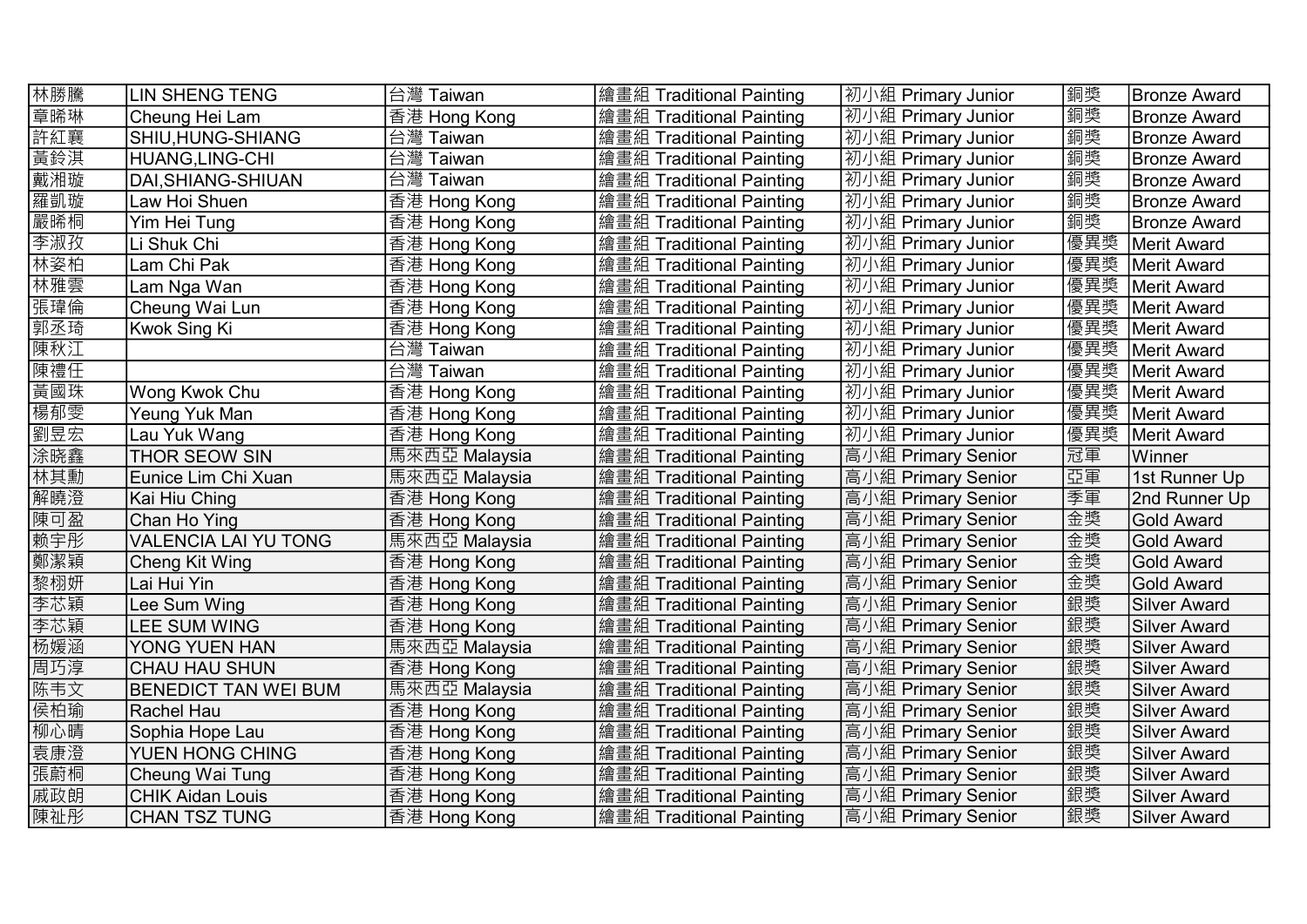| 陳甯燊     | Chan Ning Sun               | 香港 Hong Kong  | 繪畫組 Traditional Painting | 高小組 Primary Senior   | 銀獎  | Silver Award        |
|---------|-----------------------------|---------------|--------------------------|----------------------|-----|---------------------|
| 陳詠琳     | Chan, Jacey                 | 香港 Hong Kong  | 繪畫組 Traditional Painting | 高小組 Primary Senior   | 銀獎  | Silver Award        |
| 黄璇霖     | <b>NG SHERLYN</b>           | 馬來西亞 Malaysia | 繪畫組 Traditional Painting | 高小組 Primary Senior   | 銀獎  | Silver Award        |
| 黃梓涵     | Chavelle Jasdy Wong         | 馬來西亞 Malaysia | 繪畫組 Traditional Painting | 高小組 Primary Senior   | 銀獎  | Silver Award        |
| 鄧朗欣     | Tang Long Yan Valerie       | 香港 Hong Kong  | 繪畫組 Traditional Painting | 高小組 Primary Senior   | 銀獎  | <b>Silver Award</b> |
| 鄧森      | Nigal Tang                  | 香港 Hong Kong  | 繪畫組 Traditional Painting | 高小組 Primary Senior   | 銀獎  | <b>Silver Award</b> |
| 鄭竣禮     | Angus Cheng                 | 香港 Hong Kong  | 繪畫組 Traditional Painting | 高小組 Primary Senior   | 銀獎  | <b>Silver Award</b> |
| 黎彥君     | Lai Yin Kwan Kady           | 香港 Hong Kong  | 繪畫組 Traditional Painting | 高小組 Primary Senior   | 銀獎  | <b>Silver Award</b> |
| 譚樂恩     | Tam Lok Yan                 | 香港 Hong Kong  | 繪畫組 Traditional Painting | 高小組 Primary Senior   | 銀獎  | <b>Silver Award</b> |
| 嚴天恩     | Yim Tin Yan                 | 香港 Hong Kong  | 繪畫組 Traditional Painting | 高小組 Primary Senior   | 銀獎  | <b>Silver Award</b> |
| 韋可欣     | <b>WEI HO YAN</b>           | 香港 Hong Kong  | 繪畫組 Traditional Painting | 高小組 Primary Senior   | 銅獎  | <b>Bronze Award</b> |
| 植珮嘉     | CHICK PUI KA (PAISLEY)      | 香港 Hong Kong  | 繪畫組 Traditional Painting | 高小組 Primary Senior   | 銅獎  | <b>Bronze Award</b> |
| 周彥智     | Chow Yin Chi                | 香港 Hong Kong  | 繪畫組 Traditional Painting | 高小組 Primary Senior   | 優異獎 | Merit Award         |
| 林宗合     | Lam Chun Hup                | 香港 Hong Kong  | 繪畫組 Traditional Painting | 高小組 Primary Senior   | 優異獎 | Merit Award         |
| 徐宗霖     | Chui Chun Lam               | 香港 Hong Kong  | 繪畫組 Traditional Painting | 高小組 Primary Senior   | 優異獎 | Merit Award         |
| 袁玲聿     | Yuen Ling Wai               | 香港 Hong Kong  | 繪畫組 Traditional Painting | 高小組 Primary Senior   | 優異獎 | Merit Award         |
| 陳威俊     | Chan Wai Chun               | 香港 Hong Kong  | 繪畫組 Traditional Painting | 高小組 Primary Senior   | 優異獎 | Merit Award         |
| 廖珮志     | Lui Pui Chi                 | 香港 Hong Kong  | 繪畫組 Traditional Painting | 高小組 Primary Senior   | 優異獎 | Merit Award         |
| 陈韦宏     | <b>HENRICUS TAN WEI HOO</b> | 馬來西亞 Malaysia | 繪畫組 Traditional Painting | 初中組 Secondary Junior | 冠軍  | Winner              |
| 陈轩苇     | Tan Xuan Wei                | 馬來西亞 Malaysia | 繪畫組 Traditional Painting | 初中組 Secondary Junior | 亞軍  | 1st Runner Up       |
|         | 未完成賽事程序                     |               | 繪畫組 Traditional Painting | 初中組 Secondary Junior | 季軍  | 2nd Runner Up       |
| 陳映彤     | <b>CHAN YING TUNG</b>       | 香港 Hong Kong  | 繪畫組 Traditional Painting | 初中組 Secondary Junior | 銀獎  | <b>Silver Award</b> |
| 余佳家     | Jee Jia Jia                 | 馬來西亞 Malaysia | 繪畫組 Traditional Painting | 初中組 Secondary Junior | 銀獎  | <b>Silver Award</b> |
| 陈芷萱     | <b>TAN ZHI XUAN</b>         | 馬來西亞 Malaysia | 繪畫組 Traditional Painting | 初中組 Secondary Junior | 銀獎  | <b>Silver Award</b> |
| 彭政凯     | Cedric Pang Zheng Kai       | 馬來西亞 Malaysia | 繪畫組 Traditional Painting | 初中組 Secondary Junior | 銀獎  | <b>Silver Award</b> |
| 周巧柔     | CHAU HAU YAU                | 香港 Hong Kong  | 繪畫組 Traditional Painting | 初中組 Secondary Junior | 銅獎  | Bronze Award        |
| 周卓爾     | Chow Cheuk Yi Raphael       | 香港 Hong Kong  | 繪畫組 Traditional Painting | 初中組 Secondary Junior | 銅獎  | <b>Bronze Award</b> |
|         | 未完成賽事程序                     |               | 電繪組 Electric Painting    | 高中組 Secondary Senior | 冠軍  | Winner              |
| 张嘉欣     | Zhangjiaxin                 | 香港 Hong Kong  | 電繪組 Electric Painting    | 高中組 Secondary Senior | 亞軍  | 1st Runner Up       |
| 未完成賽事程序 |                             |               | 電繪組 Electric Painting    | 高中組 Secondary Senior | 季軍  | 2nd Runner Up       |
| 张宓雅     | <b>MIA CHONG</b>            | 馬來西亞 Malaysia | 電繪組 Electric Painting    | 高中組 Secondary Senior | 金獎  | <b>Gold Award</b>   |
| 靳沛宸     | PeichenJin                  | 台灣 Taiwan     | 電繪組 Electric Painting    | 高中組 Secondary Senior | 金獎  | <b>Gold Award</b>   |
| 洪若旭     | Ang Ruo Xu                  | 馬來西亞 Malaysia | 電繪組 Electric Painting    | 高中組 Secondary Senior | 銀獎  | Silver Award        |
| 蔡靜昀     | <b>TSAI, CHING-YUN</b>      | 台灣 Taiwan     | 電繪組 Electric Painting    | 高中組 Secondary Senior | 銀獎  | <b>Silver Award</b> |
| 莫朗民     | Mok Long Man                | 香港 Hong Kong  | 電繪組 Electric Painting    | 高中組 Secondary Senior | 銅獎  | <b>Bronze Award</b> |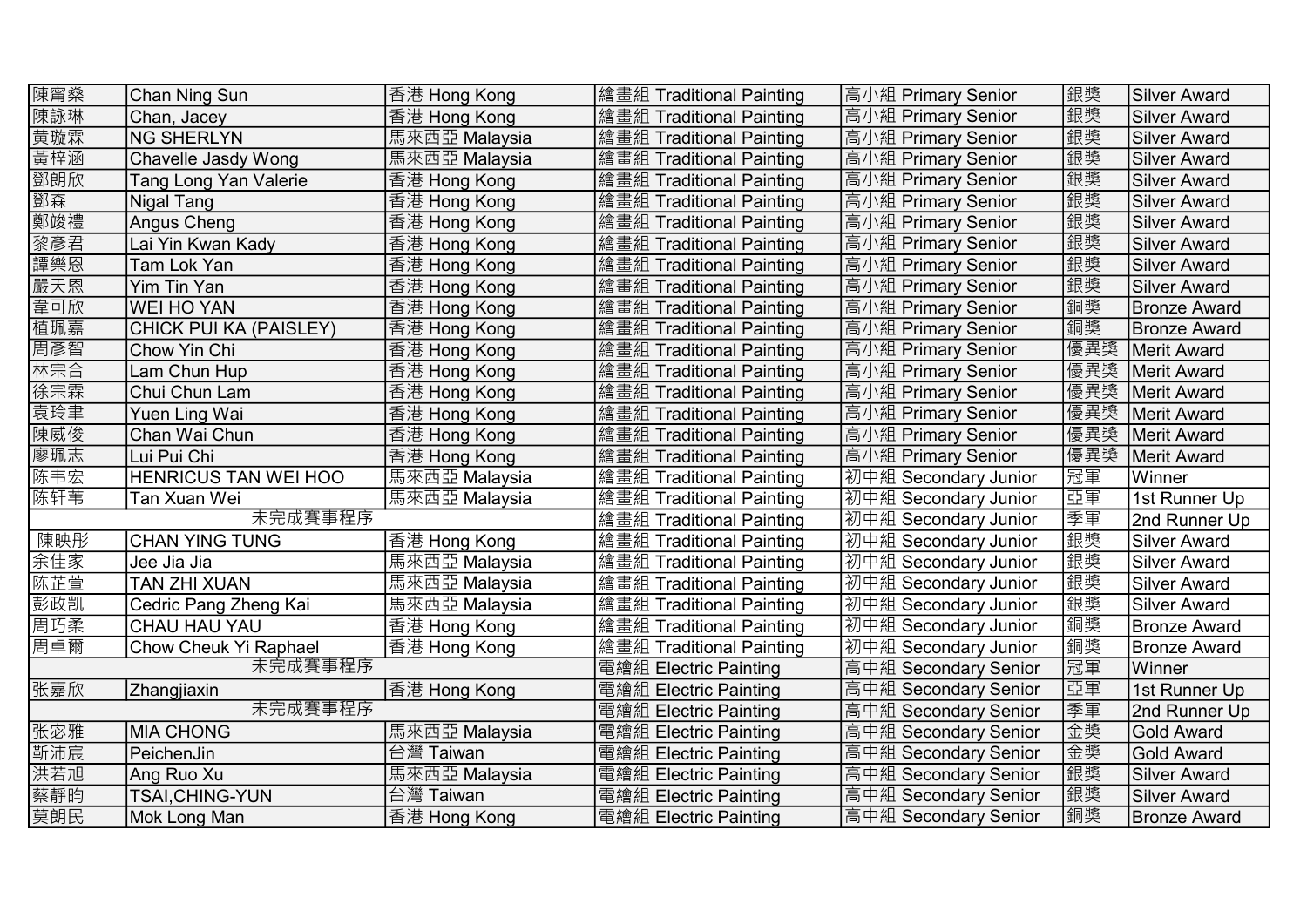| 譚慧研     | Tam Wai Yin              | 香港 Hong Kong             | 電繪組 Electric Painting    | 高中組 Secondary Senior | 銅獎     | <b>Bronze Award</b> |
|---------|--------------------------|--------------------------|--------------------------|----------------------|--------|---------------------|
| 未完成賽事程序 |                          | 繪畫組 Traditional Painting | 高中組 Secondary Senior     | 冠軍                   | Winner |                     |
| 莫小漫     | Mok Xiao Maang           | 馬來西亞 Malaysia            | 繪畫組 Traditional Painting | 高中組 Secondary Senior | 亞軍     | 1st Runner Up       |
| 何函镁     | Michelle Hor Han Mei     | 馬來西亞 Malaysia            | 繪畫組 Traditional Painting | 高中組 Secondary Senior | 季軍     | 2nd Runner Up       |
| 陈韦纶     | LAWRANCE TAN WEI LUN     | 馬來西亞 Malaysia            | 繪畫組 Traditional Painting | 高中組 Secondary Senior | 金獎     | <b>Gold Award</b>   |
| 陳筱璇     | CHEN, HSIAO-HSUEH        | 台灣 Taiwan                | 電繪組 Electric Painting    | 公開組 Open             | 冠軍     | Winner              |
|         | 未完成賽事程序                  |                          | 電繪組 Electric Painting    | 公開組 Open             | 亞軍     | 1st Runner Up       |
| 李錦聰     | Lee Kam Chung            | 香港 Hong Kong             | 電繪組 Electric Painting    | 公開組 Open             | 季軍     | 2nd Runner Up       |
| 蔡家玲     | <b>CHOI KALING</b>       | 香港 Hong Kong             | 電繪組 Electric Painting    | 公開組 Open             | 金獎     | <b>Gold Award</b>   |
| 吳琸琦     | <b>NG Cheuk Kei</b>      | 香港 Hong Kong             | 電繪組 Electric Painting    | 公開組 Open             | 銀獎     | <b>Silver Award</b> |
| 李美珠     | LEE MEI CHU              | 香港 Hong Kong             | 電繪組 Electric Painting    | 公開組 Open             | 銀獎     | <b>Silver Award</b> |
| 郑慧娴     | Tee hui xien             | 馬來西亞 Malaysia            | 電繪組 Electric Painting    | 公開組 Open             | 銀獎     | <b>Silver Award</b> |
| 張譯文     | Cheung Yik Man, Cyril    | 香港 Hong Kong             | 電繪組 Electric Painting    | 公開組 Open             | 銀獎     | <b>Silver Award</b> |
| 陳卓怡     | Chan Cheuk Yee           | 香港 Hong Kong             | 電繪組 Electric Painting    | 公開組 Open             | 銀獎     | <b>Silver Award</b> |
| 陳彥羽     | <b>CHAN YIN YU</b>       | 香港 Hong Kong             | 電繪組 Electric Painting    | 公開組 Open             | 銀獎     | <b>Silver Award</b> |
| 彭郁雯     | Peng, Yu-Wen             | 台灣 Taiwan                | 電繪組 Electric Painting    | 公開組 Open             | 銀獎     | <b>Silver Award</b> |
| 曾靄妍     | Chang oi yin             | 香港 Hong Kong             | 電繪組 Electric Painting    | 公開組 Open             | 銀獎     | <b>Silver Award</b> |
| 王盈君     | Wong Ying Kwan           | 香港 Hong Kong             | 電繪組 Electric Painting    | 公開組 Open             | 銅獎     | <b>Bronze Award</b> |
| 李若華     | LI-RUO-HUA               | 台灣 Taiwan                | 電繪組 Electric Painting    | 公開組 Open             | 銅獎     | <b>Bronze Award</b> |
| 李靖樺     | Lee Ching Wa             | 香港 Hong Kong             | 電繪組 Electric Painting    | 公開組 Open             | 銅獎     | <b>Bronze Award</b> |
| 周碧茵     | Chau Pik Yan             | 香港 Hong Kong             | 電繪組 Electric Painting    | 公開組 Open             | 銅獎     | <b>Bronze Award</b> |
| 林傑惟     | Lam Chun Wai             | 香港 Hong Kong             | 電繪組 Electric Painting    | 公開組 Open             | 銅獎     | <b>Bronze Award</b> |
| 翁宗慧     | <b>WENG TSUNG HUI</b>    | 台灣 Taiwan                | 電繪組 Electric Painting    | 公開組 Open             | 銅獎     | <b>Bronze Award</b> |
| 張家語     | ZHANG-JIA-YU             | 台灣 Taiwan                | 電繪組 Electric Painting    | 公開組 Open             | 銅獎     | <b>Bronze Award</b> |
| 陳瑞民     | Chan Shui Man            | 香港 Hong Kong             | 電繪組 Electric Painting    | 公開組 Open             | 銅獎     | <b>Bronze Award</b> |
| 葉曉琳     | <b>YIP Hiu Lam</b>       | 香港 Hong Kong             | 電繪組 Electric Painting    | 公開組 Open             | 銅獎     | <b>Bronze Award</b> |
| 雷釗敏     | Lui Chiu Man             | 香港 Hong Kong             | 電繪組 Electric Painting    | 公開組 Open             | 銅獎     | <b>Bronze Award</b> |
| 謝采恩     | HSIE Choi Yan            | 香港 Hong Kong             | 電繪組 Electric Painting    | 公開組 Open             | 銅獎     | <b>Bronze Award</b> |
| 劉妙妍     | Lau Miu Yin              | 香港 Hong Kong             | 電繪組 Electric Painting    | 公開組 Open             | 優異獎    | Merit Award         |
| 未完成賽事程序 |                          | 繪畫組 Traditional Painting | 公開組 Open                 | 冠軍                   | Winner |                     |
| 陳新紅     | Chan San Hung Sandy      | 香港 Hong Kong             | 繪畫組 Traditional Painting | 公開組 Open             | 亞軍     | 1st Runner Up       |
| 胡靜雯     | <b>WU CHING MAN LALA</b> | 香港 Hong Kong             | 繪畫組 Traditional Painting | 公開組 Open             | 季軍     | 2nd Runner Up       |
| 伍麗燕     | Goh Lee Yan              | 馬來西亞 Malaysia            | 繪畫組 Traditional Painting | 公開組 Open             | 金獎     | <b>Gold Award</b>   |
| 蔡雪蓮     | Tsoi Suet Lin            | 香港 Hong Kong             | 繪畫組 Traditional Painting | 公開組 Open             | 金獎     | Gold Award          |
| 邓季徽     | Tang Ji Hui              | 馬來西亞 Malaysia            | 繪畫組 Traditional Painting | 公開組 Open             | 銀獎     | Silver Award        |